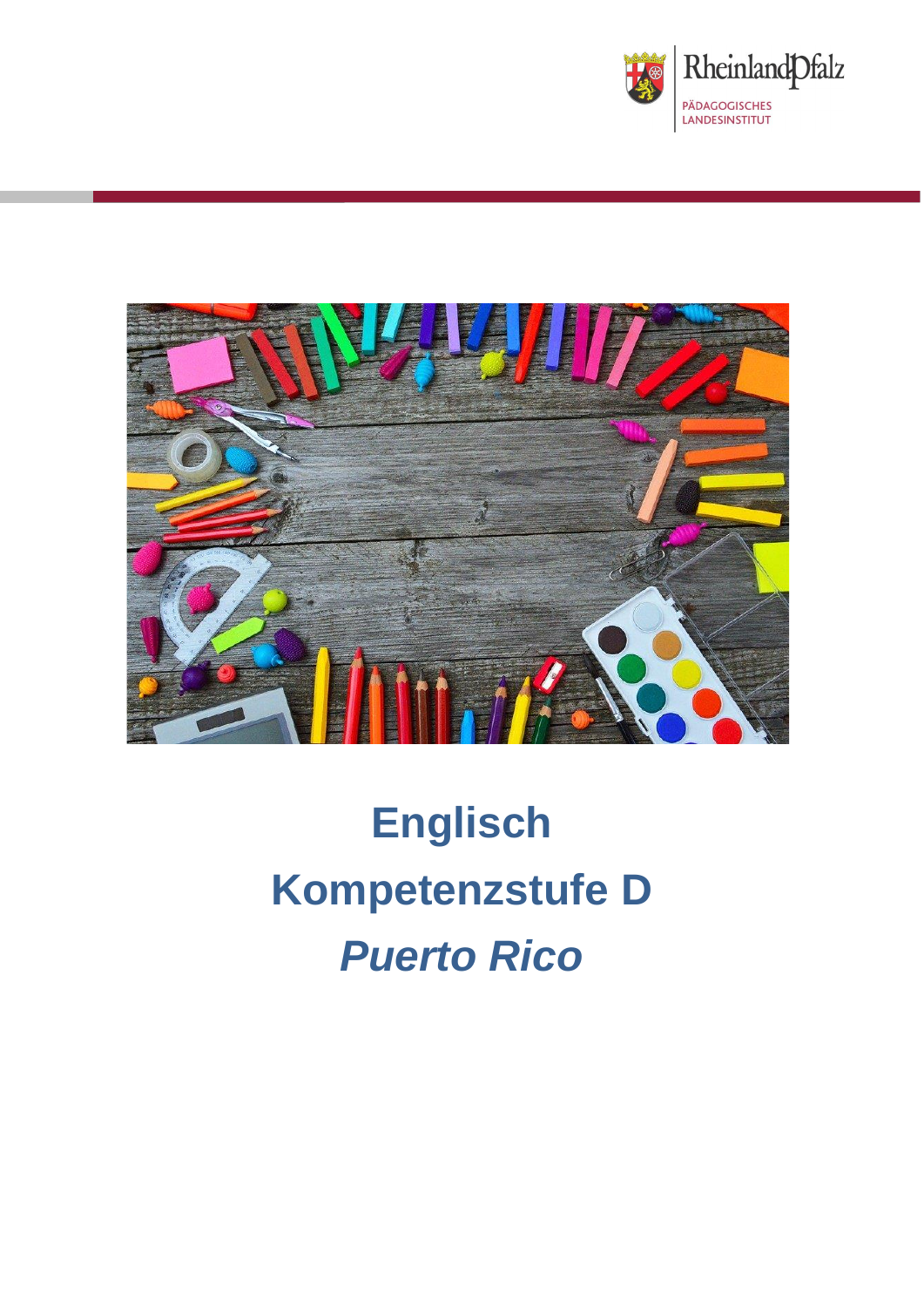

Redaktion am PL und Koordination: Anna Schönbach (PL)

Übungen erstellt von Ute Ritzenhofen (PL)

Layout: Tosca Michelle Satcher (PL)

## **Liebe Schülerinnen und Schüler,**

## **Herzlich willkommen zur** *Autumn School English***!**

Wisst ihr wo Puerto Rico liegt und zu welchem Land es gehört? In diesen Aufgaben könnt ihr die Insel etwas besser kennen lernen.

Hier findet ihr einige Tipps für das Lesen der Texte:



• Überfliegt einen Text am Anfang. Das nennt man **SKIMMING**. Konzentriert Euch darauf, was ihr versteht.

Picture: Pixabay

- **Unterstreicht, markiert und macht Notizen** über die Informationen, die ihr für die jeweilige Aufgabe braucht. Vielleicht könnt ihr eine Mindmap für die Texte erstellen?
- Wenn ihr einige Wörter nicht versteht, versucht **aus dem Zusammenhang** zu erschließen, was diese **Wörter in dieser Situation** bedeuten könnten. Nutzt auch Wortschatzaufgaben und Fußnoten<sup>1</sup> oder fragt eure Kursleitungen nach Wörterlisten.

Für das Schreiben:

• Fangt mit kurzen Sätzen oder Wörtern in Lückenaufgaben an.



• Richtet euch nach den Beispielsätzen (*example*) und nach ähnlichen Sätzen in den Texten, wenn euch noch keine eigenen Ideen einfallen.

Picture: Pixabay

**.** 

- Macht zunächst einen Plan mit Stichwörtern, die ihr im Text nutzt.
- Überlegt Euch einen guten ersten Satz. Vielleicht findet ihr Ideen in den Lesetexten.

Nach den Übungen findet ihr eine "Ampel" zur Selbsteinschätzung *Self-assessment*. Kreuzt an, wie die Aufgabe war. E E E E E E E E E E E

Wendet euch an eure Kursleitungen, wenn ihr Fragen habt und wenn ihr fertig seid.

#### **Have fun with English!**

| Self-assessment                                        |
|--------------------------------------------------------|
| For me, this task is                                   |
| $\square$ $\odot$ $\odot$ $\odot$ $\odot$ easy and fun |
| $\square$ $\odot$ $\odot$ okay, but challenging        |
| $\square \otimes$ difficult                            |
|                                                        |

<sup>1</sup> *footnote* = Fußnote. Tipp: wenn es für euch zu viele Fußnoten sind, deckt den unteren Abschnitt einfach ab!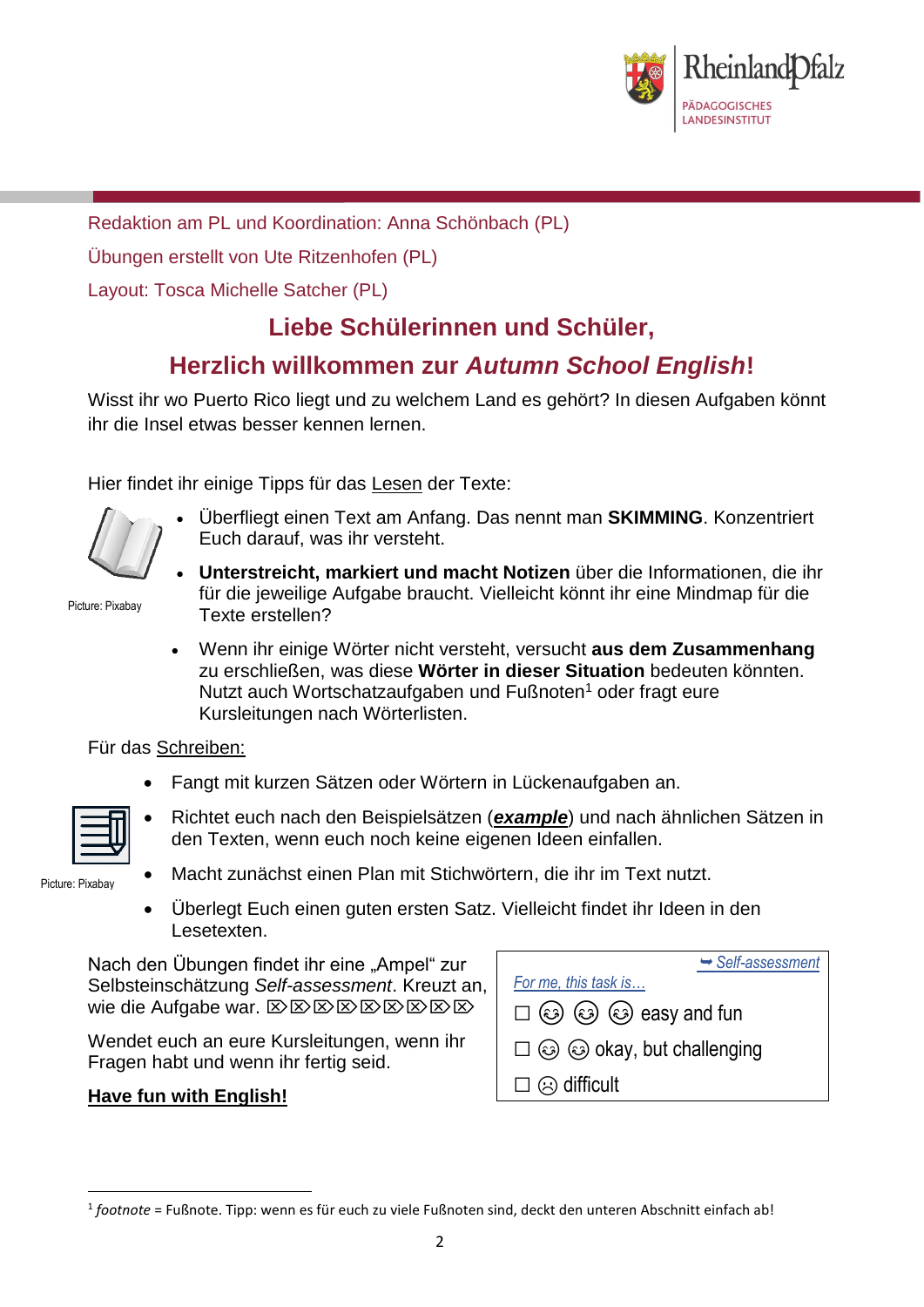

## **Two very different places**





#### Pictures:

Timesquare CC BY Public domain, via Wikimedia Skyscrapers CC BY-SA 4.0 GyozaDumpling, via Wikimedia Beach Puerto Rico CC BY 2.0 Güldem Üstün, via Wikimedia Beach San Juan CC BY-SA 2.0 Tomas Fano, via Wikimedia

#### top two photos: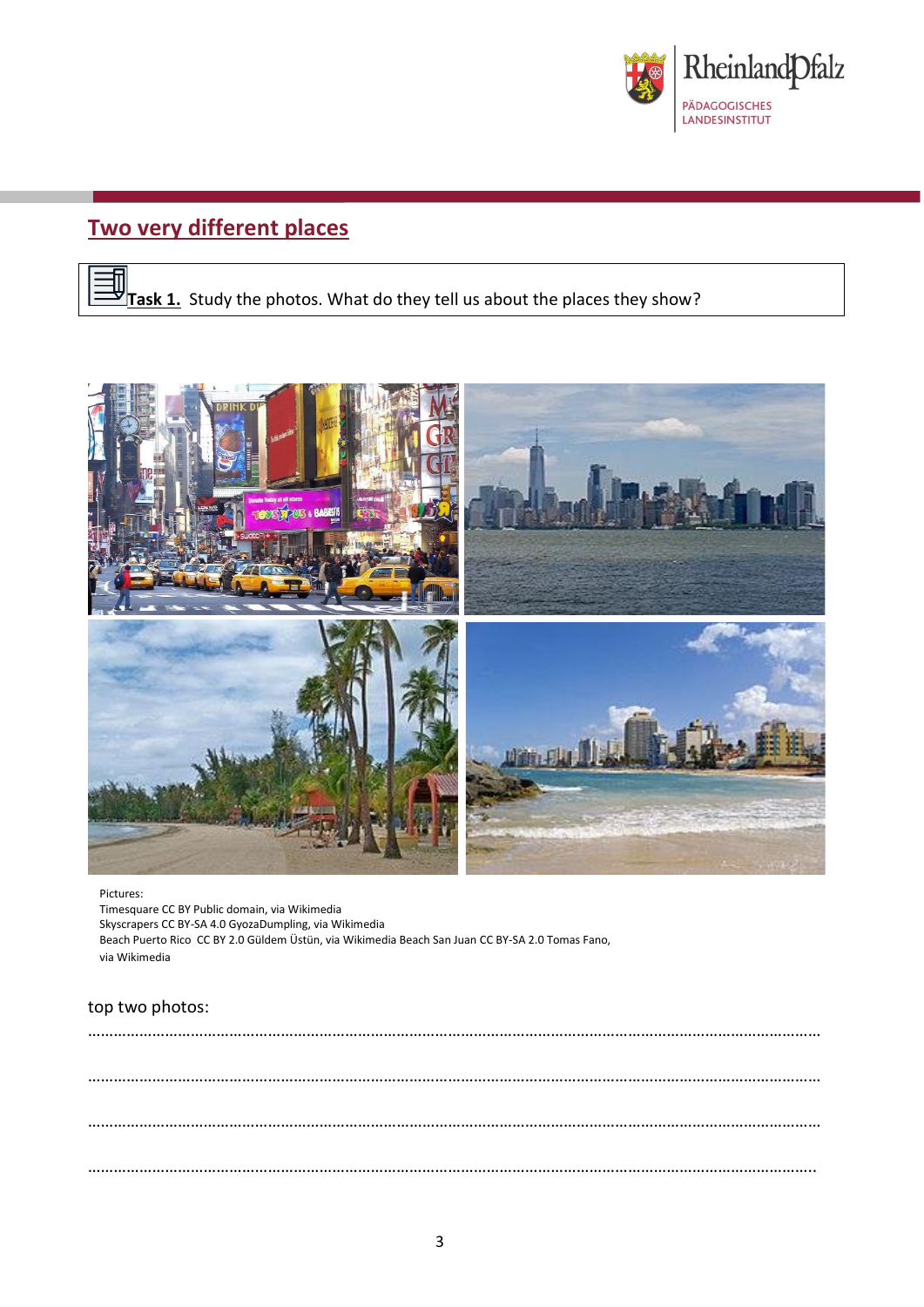

#### bottom two photos:

|                      |                                                                                                                                    | $ightharpoonup$ Self-assessment |
|----------------------|------------------------------------------------------------------------------------------------------------------------------------|---------------------------------|
| For me, this task is |                                                                                                                                    |                                 |
|                      | $\square$ $\odot$ $\odot$ $\odot$ $\odot$ easy and fun $\square$ $\odot$ $\odot$ okay, but challenging $\square$ $\odot$ difficult |                                 |

### **Talking about New York and Puerto Rico**



Read the following conversation between Mia Rivera and Tom Sanchez, two teenagers who meet at a party in New York City. Underline all the interesting facts you learn about Puerto Rico.

- 1 Tom: Hey, you're Lisa's cousin, right?
- 2 Mia: Yeah, I'm Mia, Lisa's cousin. I'm visiting her; staying with her family for a couple of weeks. How

3 do you know her?

- 4 Tom: I go to school with her. We're both juniors<sup>2</sup> at Harlem Renaissance High. My name's Tom.
- 5 Mia: Harlem? That's a mostly African American area, isn't it?

**<sup>.</sup>**  $2$  junior = student in the 11<sup>th</sup> grade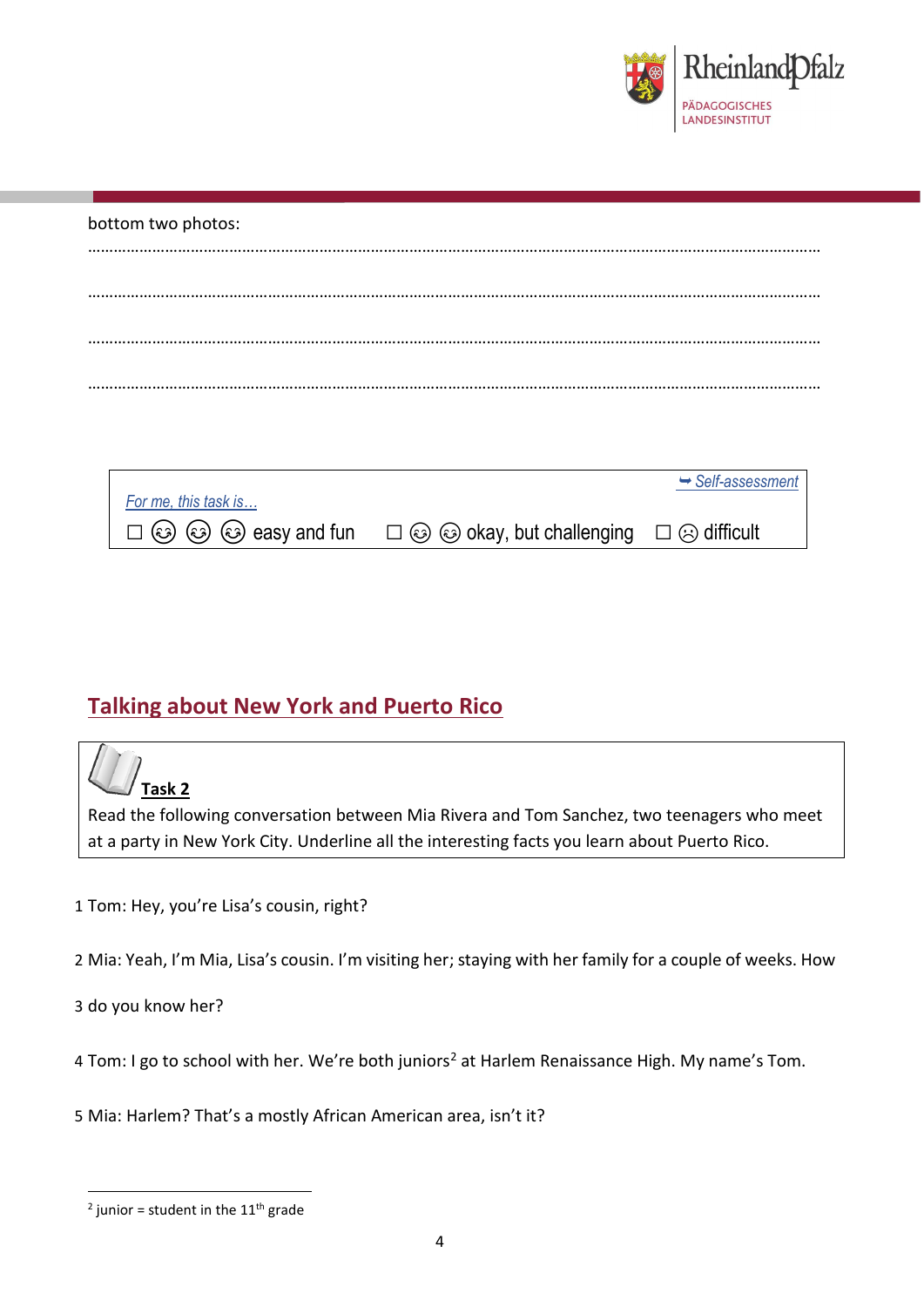

6 Tom: Well, some parts of Harlem are. But our school is in East Harlem, which is more Hispanic.<sup>3</sup> Some people even call the neighborhood Spanish Harlem. My great-grandparents moved there, when they first came to New York from Puerto Rico. My family still lives there.

Mia: You're Puerto Rican, too? I would never have guessed.

10 Tom: Well, only on my dad's side of the family, and even he is only partly of Puerto Rican descent.<sup>4</sup>

11 My mom's ancestors<sup>5</sup> came from Ireland and from Scotland. I've never even been to Puerto Rico.

Mia: Do you speak Spanish?

 Tom: Oh no. Even my dad speaks only English. I'm terrible at languages. I would really like to learn a foreign language, but I simply can't. Your English is incredible, though. No accent at all.

 Mia: Well, instruction is mostly in English at my school back home in San Juan, and I visit Lisa and my other relatives here in the U.S. as often as I can.

Tom: Classes are taught in English in Puerto Rico? Wow. Didn't know that.

 Mia: No, Saint John's – that's my school – is really an exception. It's a private school. Public education in Puerto Rico is in Spanish. Some Puerto Ricans are bilingual, but many speak only Spanish.

 Tom: I would really like to visit Puerto Rico. I've heard so much about it, and I also have relatives there. Some distant cousins of my dad's. I heard the beaches are great.

 Mia: Puerto Rico is beautiful and there are lots of nice beaches. The San Juan neighborhood where we live, Condado, has a decent beach. But I really love Luquillo beach, about thirty miles east of San

**.** 

Hispanic = person of Latin American descent, especially of Mexican, Puerto Rican or Cuban origin living in the U.S.

descent = origin or background of a person

ancestor = person from whom one is descended, e.g., grandparents or great-grandparents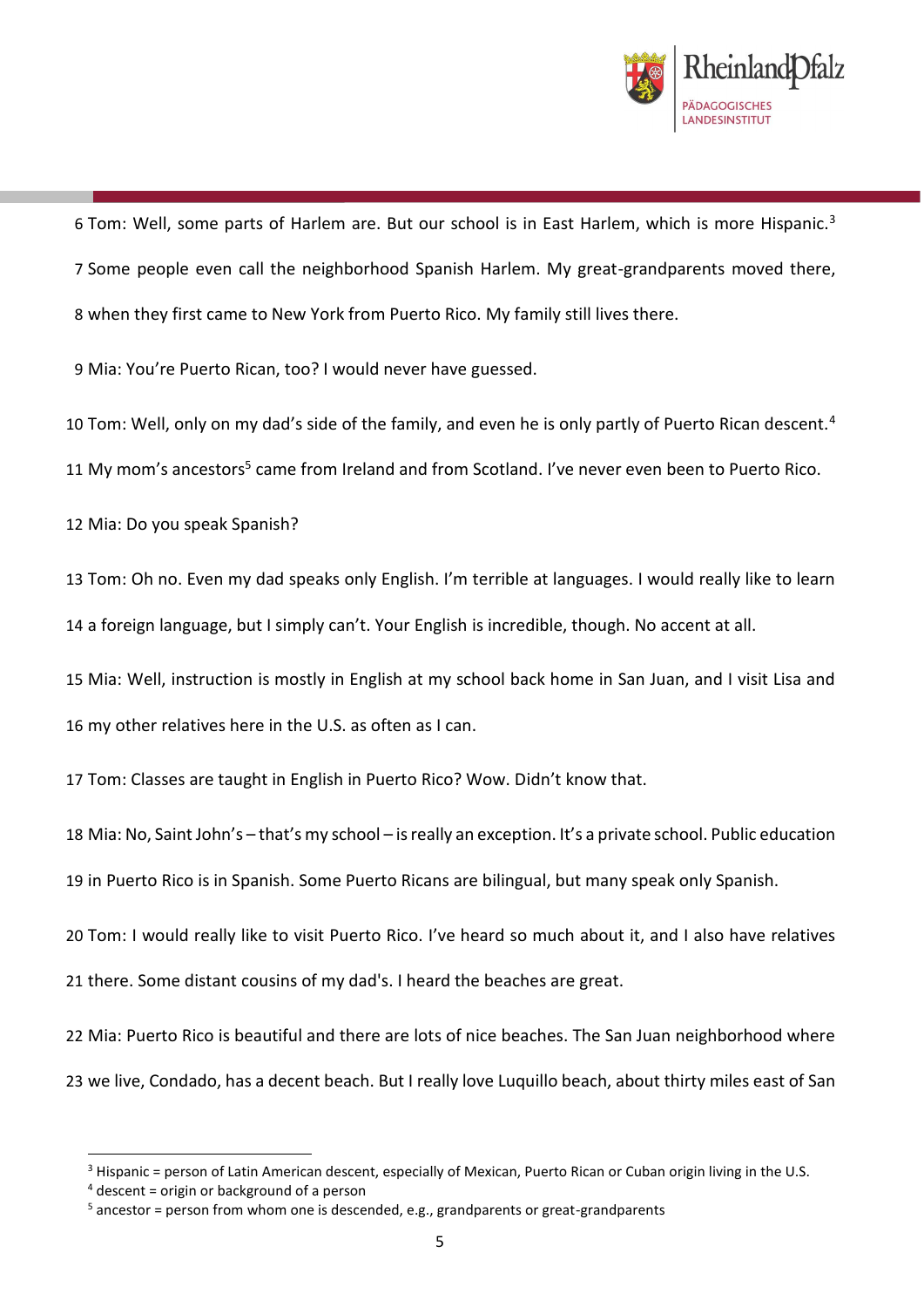

24 Juan. It has white sand, gorgeous palm trees, shallow<sup>6</sup> water, and there's always a great vibe<sup>7</sup>, lots

of music, lots of people and lots of fun. I think I went there at least thirty times last year.

Tom: Now I really want to go! Sounds awesome. I love beaches.

Mia: Yeah, well, Puerto Rico is very nice, but I wish my parents would decide to move to America.

San Juan is boring compared to New York City.

Tom: Moving to the U.S. is not as easy as it used to be.

 Mia: That may be true, but Puerto Ricans are American citizens. They can move here whenever they want to.

Tom: You're kidding! Puerto Rico is not an American state. I would know that.

 Mia: You're right, Puerto Rico is not an American state, but it is what is called a U.S. "territory." It has been American for a long time. And the people who live in Puerto Rico are all U.S. citizens by birth.

Tom: Interesting. So, your parents vote in our presidential elections?

 Mia: No, Puerto Ricans who live in Puerto Rico cannot vote in American elections, but once they move here, they can.

Tom: That's weird.

 Mia: Yeah, lots of Puerto Ricans think so too. Some want Puerto Rico to become an independent 41 country. Others want it to become the 51<sup>st</sup> state of the U.S.A.

shallow = not deep

 $<sup>7</sup>$  vibe = atmosphere</sup>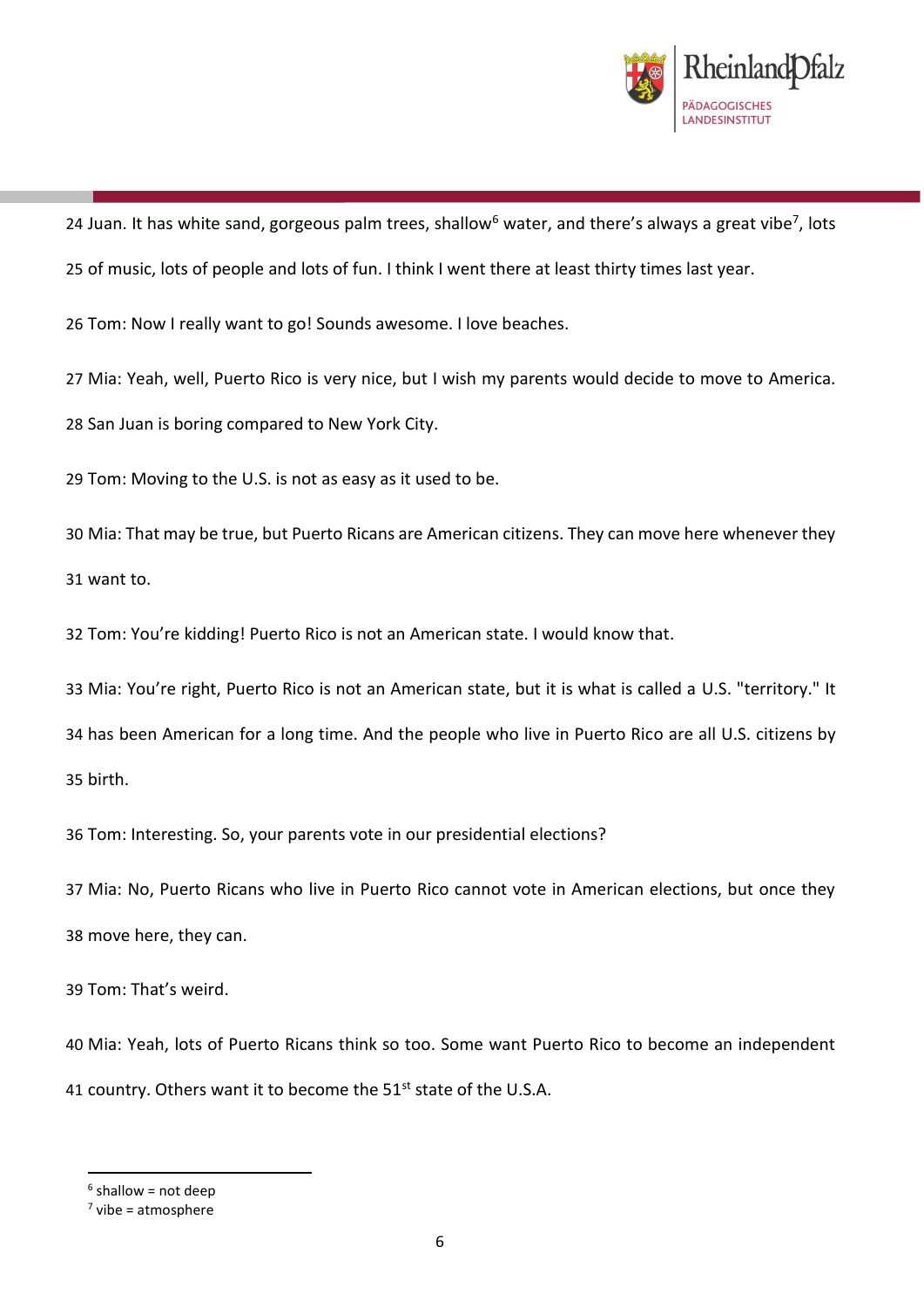

#### Tom: How about you? What do you think?

43 Mia: Well, I think the status quo<sup>8</sup> isn't so bad. We are different. Puerto Rico is a Spanish-speaking Caribbean island after all. So, I don't really think it would be a good idea to become an American state. But we are too small and too poor to survive as an independent country. I'm okay with things as they are right now. We can always move to the U.S. if we want to. There are already over five million people of Puerto Rican descent in the U.S.

Tom: And how many people live in Puerto Rico?

Mia: The island has a little more than three million inhabitants.

Tom: More Puerto Ricans in the U.S. than in Puerto Rico? That's a little sad.

 Mia: I don't know. At least we have a choice. I am actually thinking about moving here in a year or two to go to college.

Tom: Well, then I should probably visit you in Puerto Rico as soon as possible.

Mia: You should. Promise? Are you going to visit me in San Juan?

Tom: Yeah. Absolutely.

**.** 

status quo = present situation/existing state of affairs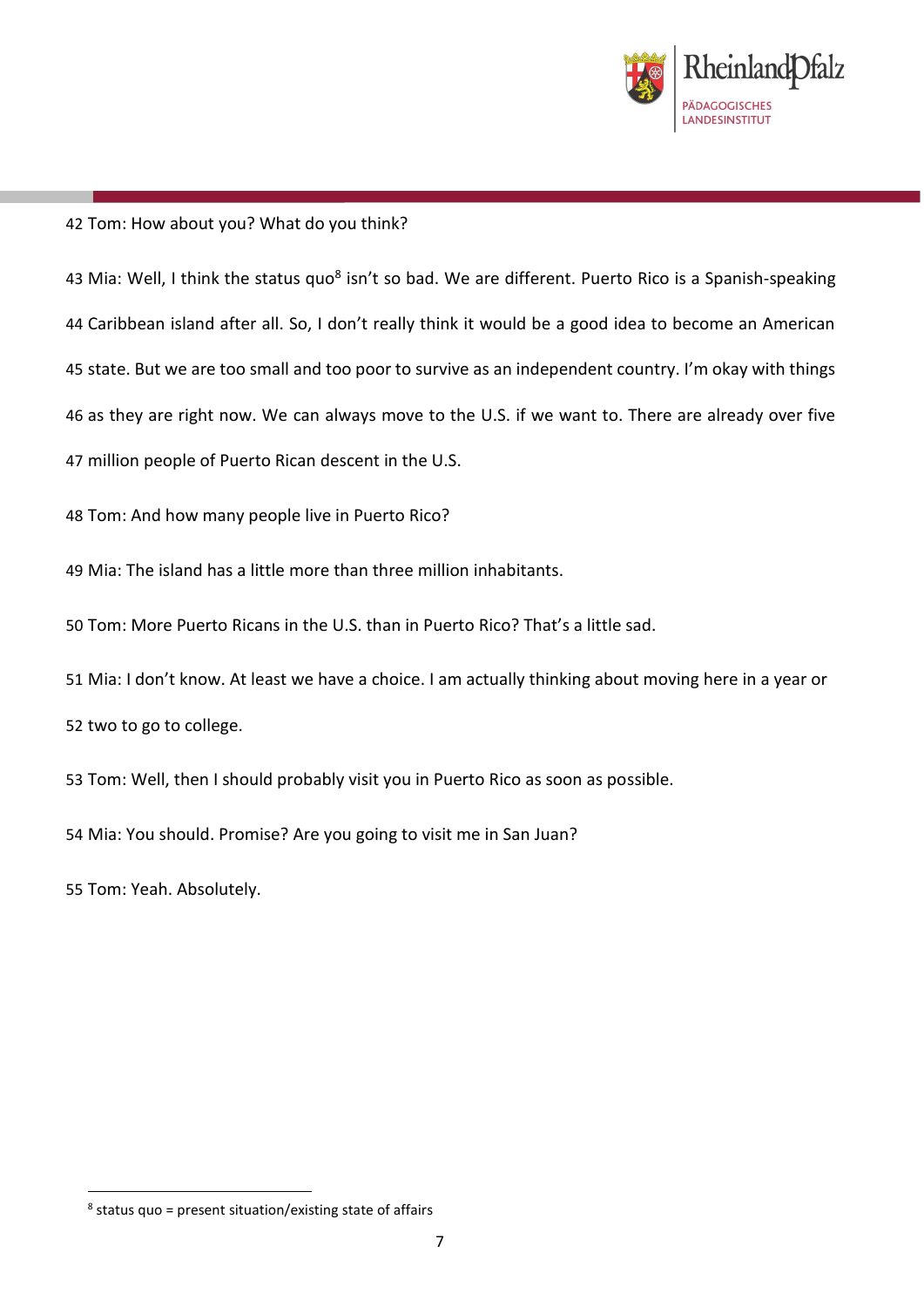

## **Looking at vocabulary**

## **Task 3.**

Match the following terms with the correct definitions. If you are not sure about a word, find it in the text and re-read the whole sentence in which it is used. The context can help you to understand what it means.

|              | a) accent    | 1) beautiful                                                                                             |                                                                    |  |
|--------------|--------------|----------------------------------------------------------------------------------------------------------|--------------------------------------------------------------------|--|
|              | b) bilingual | 2) child of one's uncle or aunt                                                                          |                                                                    |  |
|              | c) citizen   | 3) choose between different candidates and/or different<br>political parties                             |                                                                    |  |
|              | d) college   | 4) district/area within a city                                                                           |                                                                    |  |
|              | e) cousin    | 5) educational institution where one goes after graduating<br>from high school                           |                                                                    |  |
| f)           | election     | 6) free from outside control                                                                             |                                                                    |  |
| g)           | exception    | 7) person connected by blood or marriage                                                                 |                                                                    |  |
|              | h) gorgeous  | 8) person or thing that does not follow a rule or is very<br>unusual                                     |                                                                    |  |
| i)           | independent  | 9) person who lives in a country and has all the official rights<br>that people can have in that country |                                                                    |  |
| $\mathsf{j}$ | inhabitant   | 10) person who lives in a place                                                                          |                                                                    |  |
| k)           | instruction  | 11) speaking two languages                                                                               | Self-assessment<br>For me, this tasks on<br>this page are          |  |
| $\vert$      | neighborhood | 12) teaching/education                                                                                   | (ೞ) (ೞ)<br>(ಎ)                                                     |  |
|              | m) relative  | 13) way of pronouncing a language that is<br>typical of a person or a group of people                    | easy and fun<br>$\square$ $\odot$ $\odot$ okay,<br>but challenging |  |
|              | n) vote      | 14) way to choose a person for a political<br>office                                                     | $\odot$ difficult                                                  |  |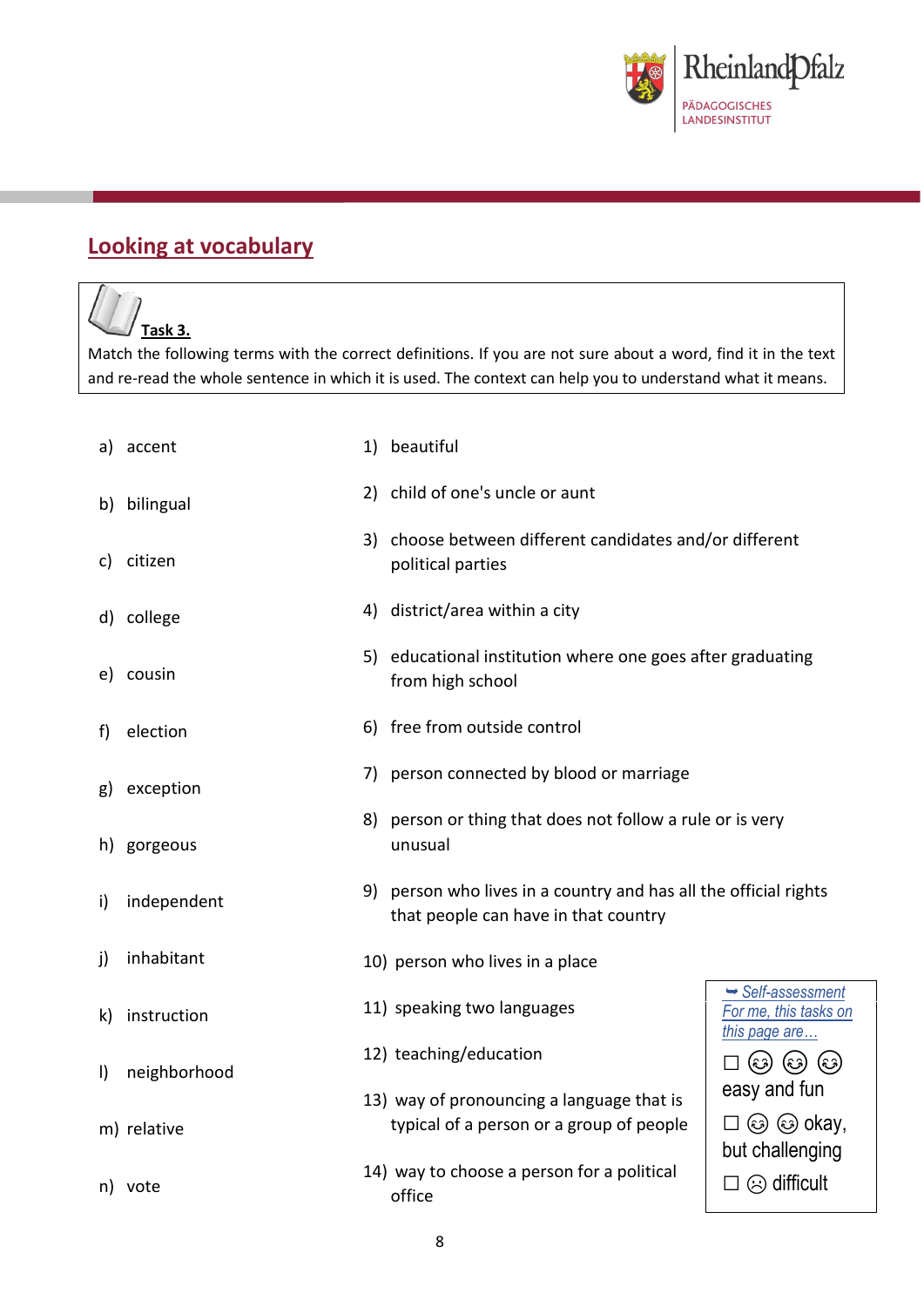

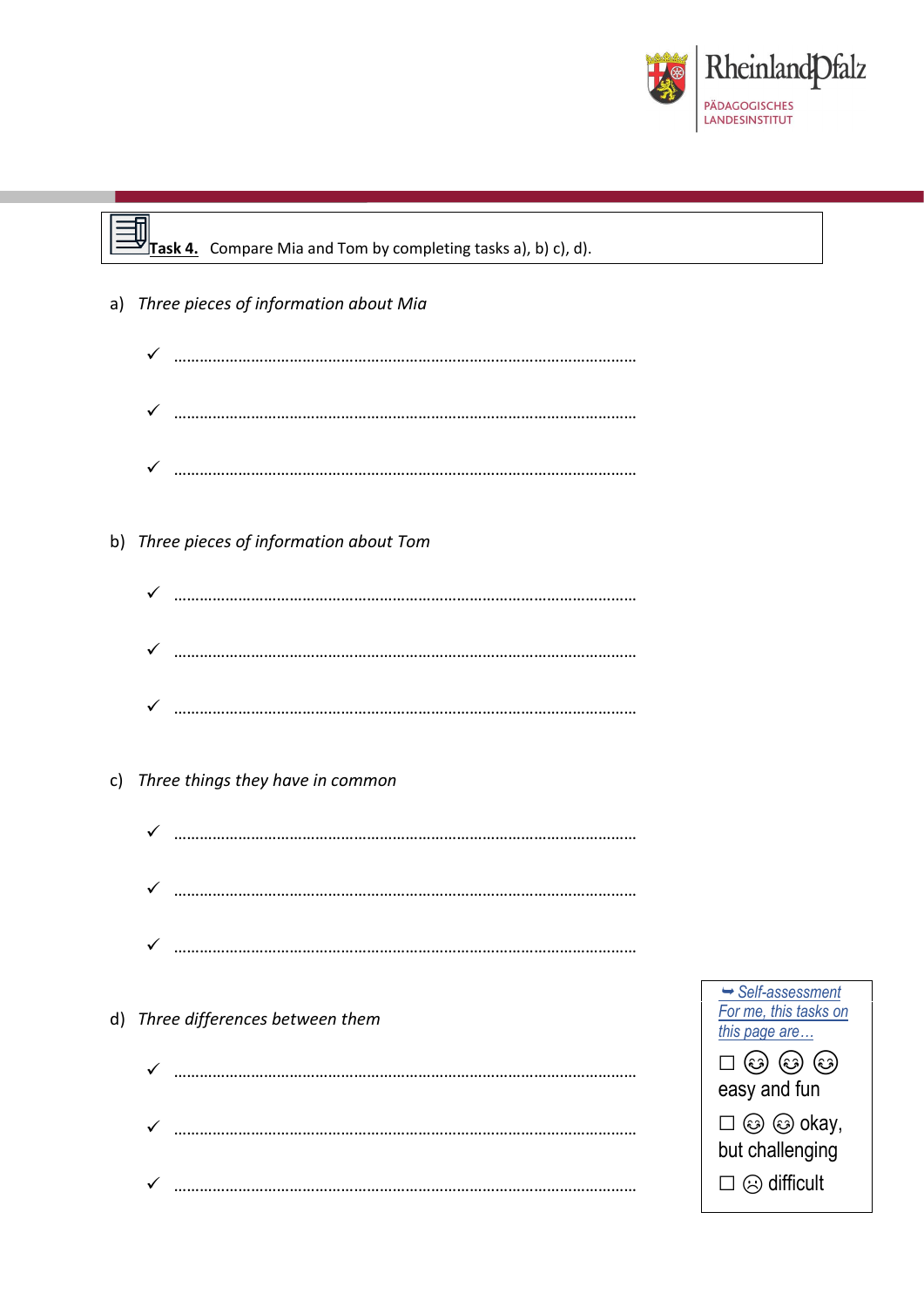

**Task 5a).** A day after their conversation, Tom tells his best friend about his meeting with Mia. Use the verbs in brackets to complete the text with correct forms of reported speech.

I went to Lisa's party last night and talked to her cousin Mia. Really nice girl. And pretty too. She's visiting from San Juan, Puerto Rico. She ……………….……………….. if Harlem was mostly African American (*ask*). I told her that my great-grandparents moved to East Harlem after they ……………..……………… Puerto Rico (*leave*). Mia's English is simply fantastic. She goes to a school where classes are taught in English. Then we talked about Puerto Rico. I asked her about the beaches and she described a beautiful beach, where she ……………………………….. a lot of time last year (*spend*). Sounded cool. She talked a lot about the political situation of Puerto Rico, too, and explained that the island …………………………………………… American a long time ago (*become*). Finally, she asked me if I ………………………………………..……… her in San Juan and I promised I would (*visit*). I can't wait to see her again.

**Task 5b).** A day after the party, Mia tells her cousin Lisa about her meeting with Tom. Use the verbs in brackets to complete the text.

I met your classmate Tom at the party yesterday. Did you know he is partly Puerto Rican, too? He said his great-grandparents …………………………………………… from Puerto Rico (*come*). But he told me that he did not speak Spanish and that he ……………….………………. no talent for languages (*have*). He does not know much about Puerto Rico either. He was surprised when I told him that Puerto Rico ……………………….………….. American for a long time and that Puerto Ricans were free to move to the U.S. (*be*). When he asked me how I felt about the political situation of Puerto Rico, I told him that I ………………………….. okay with the status quo (*be*). He